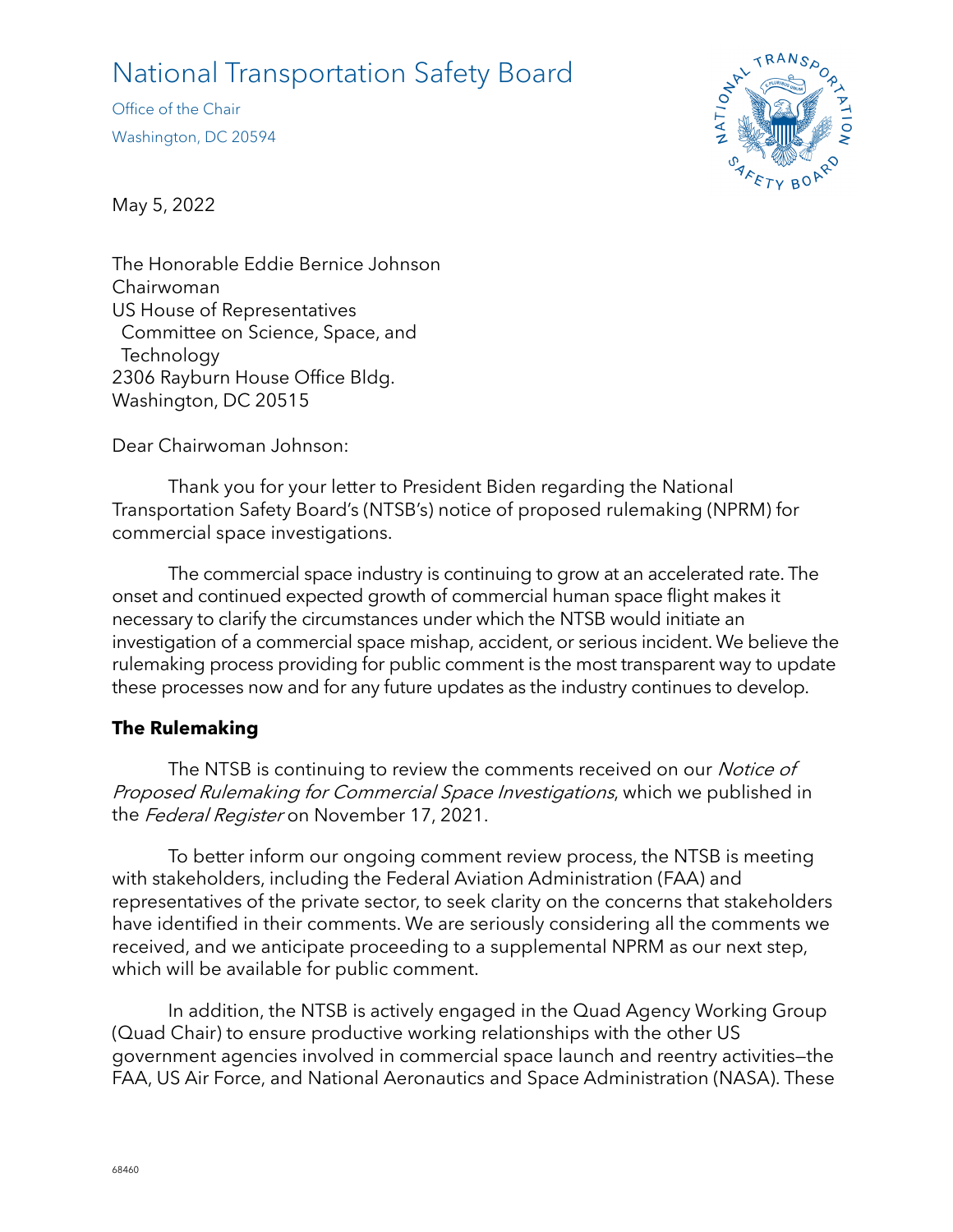organizations were fully aware that we would be issuing the NPRM regarding notification procedures for commercial space launch and reentry investigations.

### **History and Staffing Capabilities**

The NTSB has worked hard over the past 30 years to ensure that we are prepared to investigate any commercial space accident. NTSB investigations support the growth of the industry by ensuring that lessons learned will continually improve safety, that investigations are being conducted impartially, and that public reports are issued when investigations conclude.

Commercial space accident investigations are led by the NTSB's Air Carrier and Space Investigations Division. That division is headed by a chief and currently includes six senior accident investigators. In addition, over 70 investigators in other divisions are available to participate in commercial space accident investigations, including specialists in operational factors, aerospace engineering, human performance, survival factors, and vehicle performance, as well as medical officers and staff from our materials and vehicle recorders laboratories. We also have a chief technical advisor who advises on all matters concerning space and advanced aerospace transportation investigations. Our commercial space investigations use the same party process that we use in all our investigations.<sup>[1](#page-1-0)</sup> As a result, any investigation would also include the active participation of the FAA, other agencies, and the operators, as appropriate.

#### **Memorandum of Agreement**

The NTSB and the FAA have had a Memorandum of Agreement (MOA) addressing commercial space transportation since 1989. The most recent update to the MOA was signed in 2000; however, it is outdated and did not anticipate commercial human spaceflight. For several years, the NTSB has been attempting to engage with the FAA to update and modernize this agreement. On April 21, 2022, at my request, we met with the deputy secretary of the US Department of Transportation and the FAA, and we are hopeful that this meeting has begun the necessary work between the agencies that will result in an updated MOA. Our next meeting is scheduled for May 11, 2022. We anticipate that the MOA, in combination with the eventual NPRM, will clarify the roles and responsibilities of each agency, providing a framework for operators when an investigation is necessary.

<span id="page-1-0"></span> $1$  The NTSB invites various qualified and interested organizations whose employees, functions, activities, or products were involved in an accident or incident, and who can provide suitable qualified technical personnel actively to assist in the investigation, to participate as parties to the factfinding phase of the NTSB investigation.